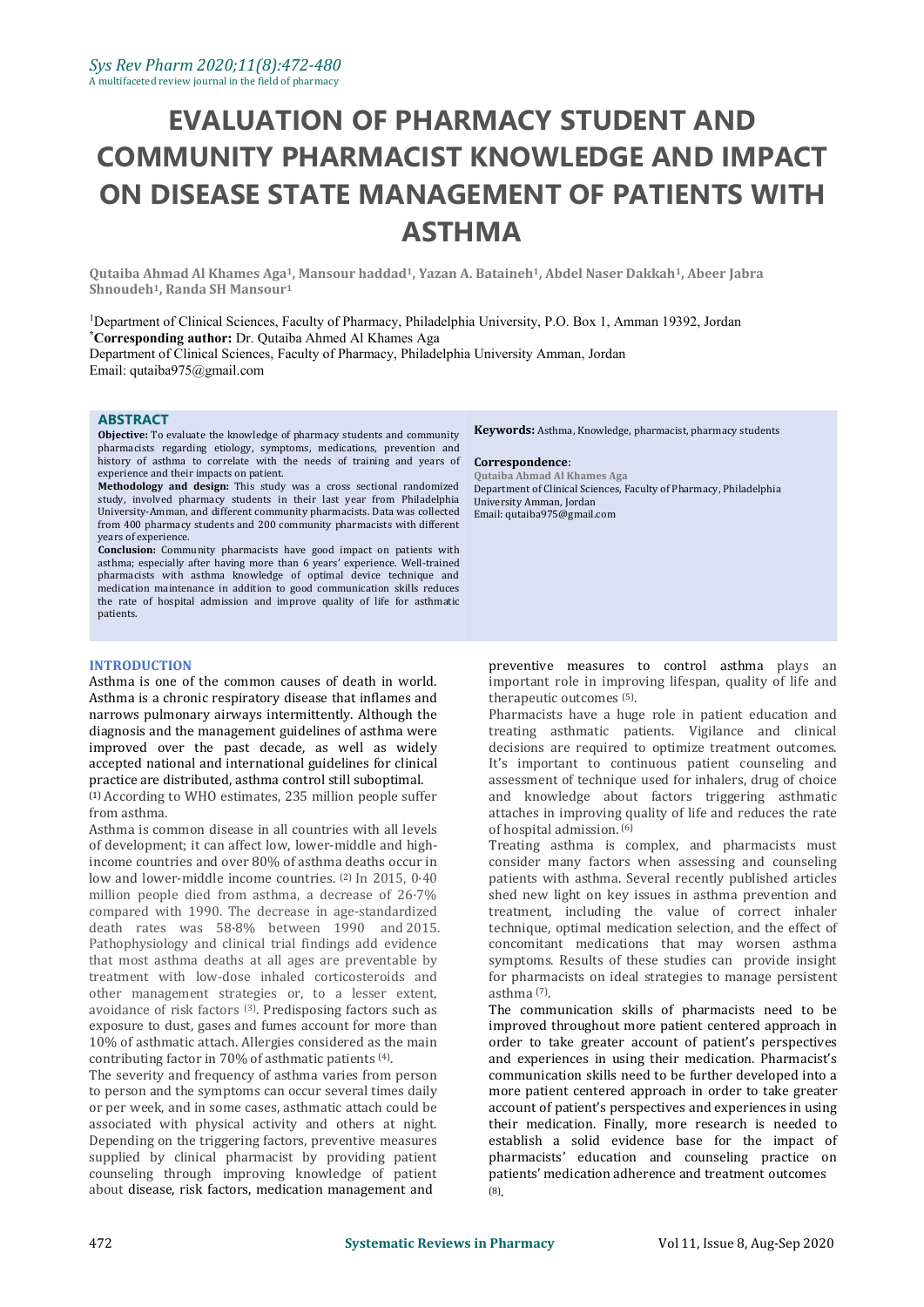#### **SUBJECT, MATERIAL AND METHODS**

This was a cross-sectional randomized study aimed to evaluate pharmacy student's and community student's and pharmacist's knowledge about the disease of asthma regarding to its etiology, natural history, symptoms, prevention, and medication used. Patients with asthma are targets for improved pharmaceutical care; community and hospital pharmacists have the opportunity to co operate with each other, which will result in improving asthma care and reducing hospitalizations.

#### **Subjects**

Students from Faculty of pharmacy- University of Philadelphia in the fifth year of study and community pharmacists were recruited for this study. The study included a total of 600 participants, 400 pharmacy students (163 males, 237 female) and 200 community pharmacists (127 male and 73 female). The community pharmacists were divided into 4 groups according to the time period of experience. Group A: 1-3 years, group B: 3- 6 years, group C: 6-8 years, and group D: 8-10 years. This study was approved by Philadelphia University - Jordan.

#### **Study design**

A questionnaire was designed to involve 44 questions in six sections: A. etiology of asthma, B. symptoms and community assessment of severity. C. medication used for treating distribution assessment of severity, C. medication used for treating

asthma (mechanism of action, proper route and<br>frequency of administration, adverse effects, frequency of administration, contraindications, and drug interactions), D. prevention of asthmatic attach, E. history of asthma, and F. how to use inhalers (Table 1-6). The questionnaire was distributed to the students and community pharmacists and was asked to answer all of the questions depending on their scientific knowledge received from their study and experience. Each participant spends time ranged between 20-30 minutes to complete the questionnaire. Questionnaire with missed information, which accounted 150 (20%), were discarded from the study.

# **Statistical analysis**

Participant replays were evaluated as percentage of correct, incorrect answer, and cannot answer for each section. The variability between student-community pharmacists and community pharmacists' age and job experience were evaluated using Chi square. SPSS 17.9 (SPSS, Cgicago, IL, USA) was used.

#### **RESULTS**

Six hundred respondents attended this study including 400-University student at fifth year of study and 200 graduated pharmacists with different years experience of community pharmacy work. Table 1 shows the population.

| Demographic                                         | N(%)                    |             |  |  |  |  |
|-----------------------------------------------------|-------------------------|-------------|--|--|--|--|
| <b>Total participants</b>                           | 600 (100%)              |             |  |  |  |  |
| Age range (24-49 years)                             | Male                    | Female      |  |  |  |  |
|                                                     | 290 (48.33%)            | 310 (51.67) |  |  |  |  |
| <b>Pharmacy students</b><br>Age range (24-27 years) | 400 (66.67%)            |             |  |  |  |  |
|                                                     | Male                    | Female      |  |  |  |  |
|                                                     | 163 (27.17%)            | 237 (39.5%) |  |  |  |  |
| <b>Community pharmacy</b>                           | 200 (33.34%)            |             |  |  |  |  |
| Mean age 39.37 ± 5.43                               | Age (range 30-49 years) |             |  |  |  |  |
|                                                     | 30-35                   | 58 (9.67%)  |  |  |  |  |
|                                                     | 36-40                   | 72 (12%)    |  |  |  |  |
|                                                     | $41 - 45$               | 51 (8.5%)   |  |  |  |  |
|                                                     | 46-49                   | 19 (3.17%)  |  |  |  |  |
|                                                     | Male                    | Female      |  |  |  |  |
|                                                     | 127 (21.17%)            | 73 (12.17%) |  |  |  |  |
|                                                     | Job experience          |             |  |  |  |  |
|                                                     | 1-3 years               | 32 (5.33%)  |  |  |  |  |
|                                                     | 3-6 years               | 58 (9.67%)  |  |  |  |  |
|                                                     | 6-8 years               | 73 (12.17%) |  |  |  |  |
|                                                     | 8-10 years              | 37(6.17%)   |  |  |  |  |

**Table 1:** Demographic information of participants

Overall knowledge of students concerning the etiology of with more than 6 years of experience showed to have asthma was significantly less than graduated significantly greater knowledge than those with less than asthma was significantly less than pharmacists. Seven over eleven questions (63.64%) was higher percentage of accurate answer between gradated pharmacists comparing to students (Table 2, and Table 8). Pharmacist's experience was significantly improving<br>knowledge about etiology of the disease. Pharmacists Overall knowledge of students concerning the etiology of with more than 6 years of experience showed to have<br>asthma was significantly less than graduated pharmacists. Seven over eleven questions (63.64%) was been sexperien

significantly greater knowledge than those with less than 6 years experience (Table 9).

Regarding the symptoms and assessments of severity, only two over seven questions  $(28.67%)$  were answered by graduated pharmacists with correct replay comparing to the students (Table 3, and Table 8). Poor information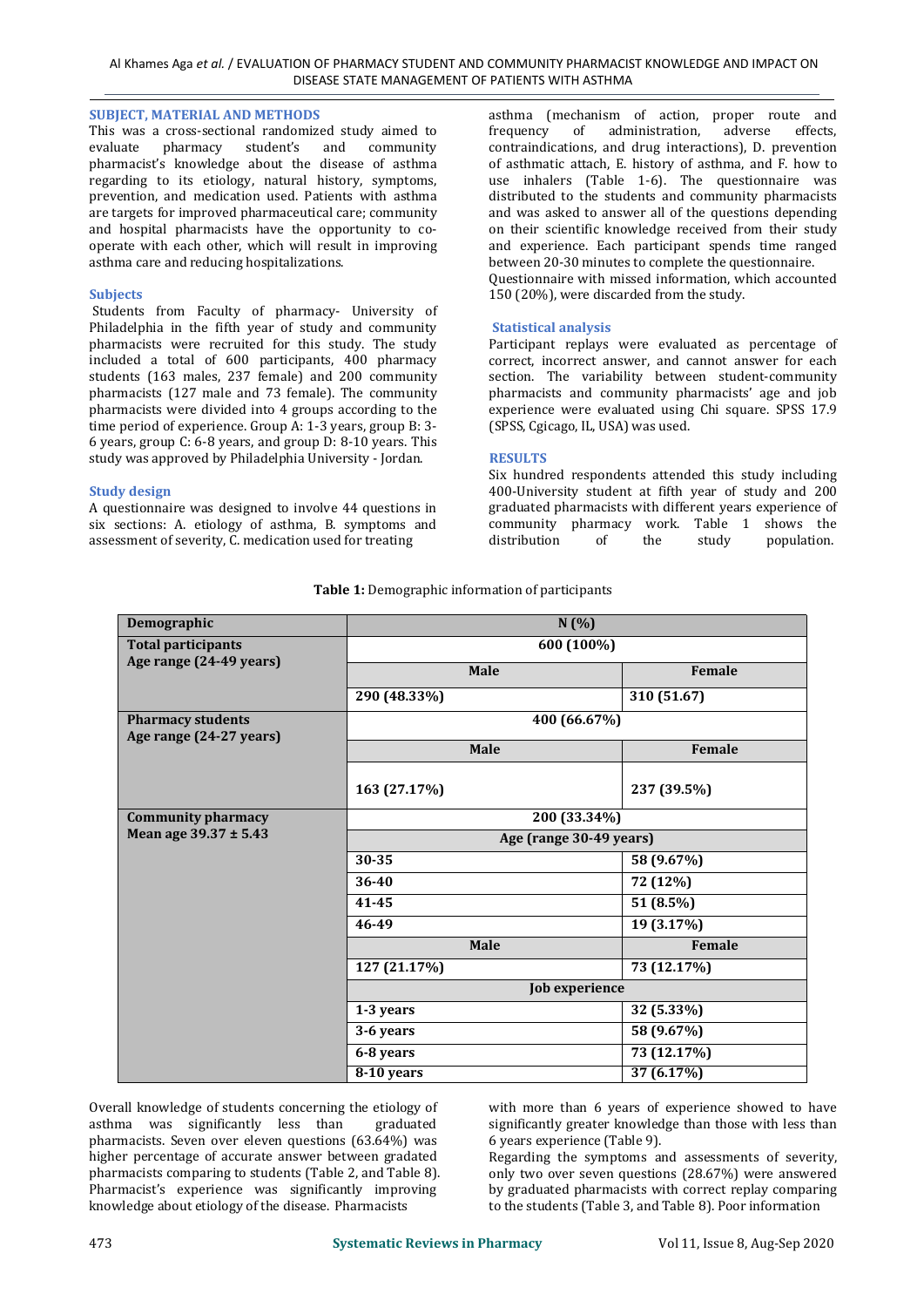about symptoms and severity of disease were found mostly with all pharmacist job experience group  $(p =$ 0.083) (Table 9). Although students' knowledge about medications used for treating asthmatic patients was considered good with correct answer of 71.08% of questions as average (Table 8), two questions over sixteen (12.5%) was not significantly varied from graduated pharmacists (Table 4). With time, the knowledge about medications used for patients with asthma was increased significantly, especially, after 8 years of experiences (Table 9).

The knowledge about asthma prevention strategies was good in three over four (75%) of main questions in both students and graduated pharmacists. There was a significant higher percentage in the correct answers among graduated pharmacists in comparison to the students (Table5). This is also supported by significant variation in average results from graduated pharmacists and student as shown in table 8 (p=0.003). Experience in community pharmacy for more than 6 years will

significantly improve the knowledge about prevention strategies as shown in table 8 (p=0.013).

Experience for more than 6 years is very important for developing the information about the Natural History of Asthma (Table 9), although, it was fully understandable through the graduate studies period, a significant higher average percentage  $(75%)$  of correct answers were observed by graduated pharmacist comparing to the students (Table 6, and Table 8). The most considerable and effective patient education

about use of inhaler was correctly answered by 42.86% of students comparing to graduated pharmacists. There was no significant change in answers of 3 questions over 7, as a result, a significant higher percent of average correct answer was seen in graduated pharmacists comparing to the students, P= 0.004 (Table 8). More than 8 years of experiences resulted in significantly improvement in over all correct advice about inhaler use (Table 9).

|                                                                 |                                                                 |                 | Section A: Etiology                                      |                                                            |                               |         |
|-----------------------------------------------------------------|-----------------------------------------------------------------|-----------------|----------------------------------------------------------|------------------------------------------------------------|-------------------------------|---------|
| Questions                                                       |                                                                 | Participant     | $\overline{(%)}$<br>0f<br>${\bf N}$<br>correct<br>answer | $\overline{\text{N}}$<br>(% )<br>0f<br>incorrect<br>answer | N (%) Of<br>cannot say        | P value |
|                                                                 | Air pollution                                                   | <b>Students</b> | 368 (92.00%)                                             | 11 (2.75%)                                                 | 21<br>(5.25%)                 | 0.008   |
|                                                                 |                                                                 | Pharmacist      | 196 (98.00%)                                             | $3(1.50\%)$                                                | $1(0.50\%)$                   |         |
|                                                                 | Living with a person<br>who has asthma                          | Students        | 357 (89.25%)                                             | 11(2.75%)                                                  | $\overline{32}$<br>$(8.00\%)$ | 0.179   |
|                                                                 |                                                                 | Pharmacist      | 372 (93.00%)                                             | 12 (3.00%)                                                 | 16<br>$(4.00\%)$              |         |
| Asthma symptoms can be caused by                                | A common cold                                                   | <b>Students</b> | 179 (44.75%)                                             | 137 (34.25%)                                               | 84<br>$(21.00\%)$             | 0.000   |
|                                                                 |                                                                 | Pharmacist      | 175 (87.50%)                                             | $20(10.00\%)$                                              | $5(2.50\%)$                   |         |
|                                                                 | Exercise                                                        | Students        | 253 (63.25%)                                             | 115 (28.75%)                                               | 23<br>$(8.00\%)$              | 0.000   |
|                                                                 |                                                                 | Pharmacist      | 167 (83.50%)                                             | 25 (12.50%)                                                | $8(4.00\%)$                   |         |
|                                                                 | Certain foods                                                   | Students        | 189 (47.25%)                                             | 95 (23.75%)                                                | 116<br>$(29.00\%)$            | 0.000   |
|                                                                 |                                                                 | Pharmacist      | 120 (60.00%)                                             | 49 (24.50%)                                                | 31<br>$(15.50\%)$             |         |
|                                                                 | Without<br>obvious<br>reason                                    | Students        | 253 (63.25%)                                             | 21(5.25%)                                                  | 126<br>$(31.50\%)$            | 0.042   |
|                                                                 |                                                                 | Pharmacist      | 147 (73.50%)                                             | $7(3.50\%)$                                                | 46<br>$(23.00\%)$             |         |
|                                                                 | I can pass my asthma to<br>persons I'm living with              | Students        | 368 (92.00%)                                             | 11(2.75%)                                                  | 21<br>(5.25%)                 | 0.009   |
|                                                                 |                                                                 | Pharmacist      | 193 (96.50%)                                             | $3(1.50\%)$                                                | $1(0.50\%)$                   |         |
|                                                                 | Asthma is more likely if a blood<br>relative in family or<br>in | <b>Students</b> | 242 (60.50%)                                             | 84 (21.00%)                                                | 74<br>$(18.50\%)$             | 0.531   |
| previous generation already<br>has asthma                       | Pharmacist                                                      | 130 (65.00%)    | 39 (19.50%)                                              | 31<br>$(15.50\%)$                                          |                               |         |
| In asthma, the breathing tubes<br>in lungs become narrow due to | <b>Students</b>                                                 | 316 (79.00%)    | 31 (7.75%)                                               | $\overline{53}$<br>(13.25%)                                | 0.177                         |         |
|                                                                 | swelling of their wall                                          | Pharmacist      | 170 (85.00%)                                             | 31 (6.50%)                                                 | 17<br>$(8.50\%)$              |         |
|                                                                 | In asthma, the breathing tubes<br>also become narrow due to     | Students        | 305 (76.25%)                                             | 21 (5.25%)                                                 | 74<br>$(18.50\%)$             | 0.009   |

#### **Table 2:** Questions and results concerning etiology of asthma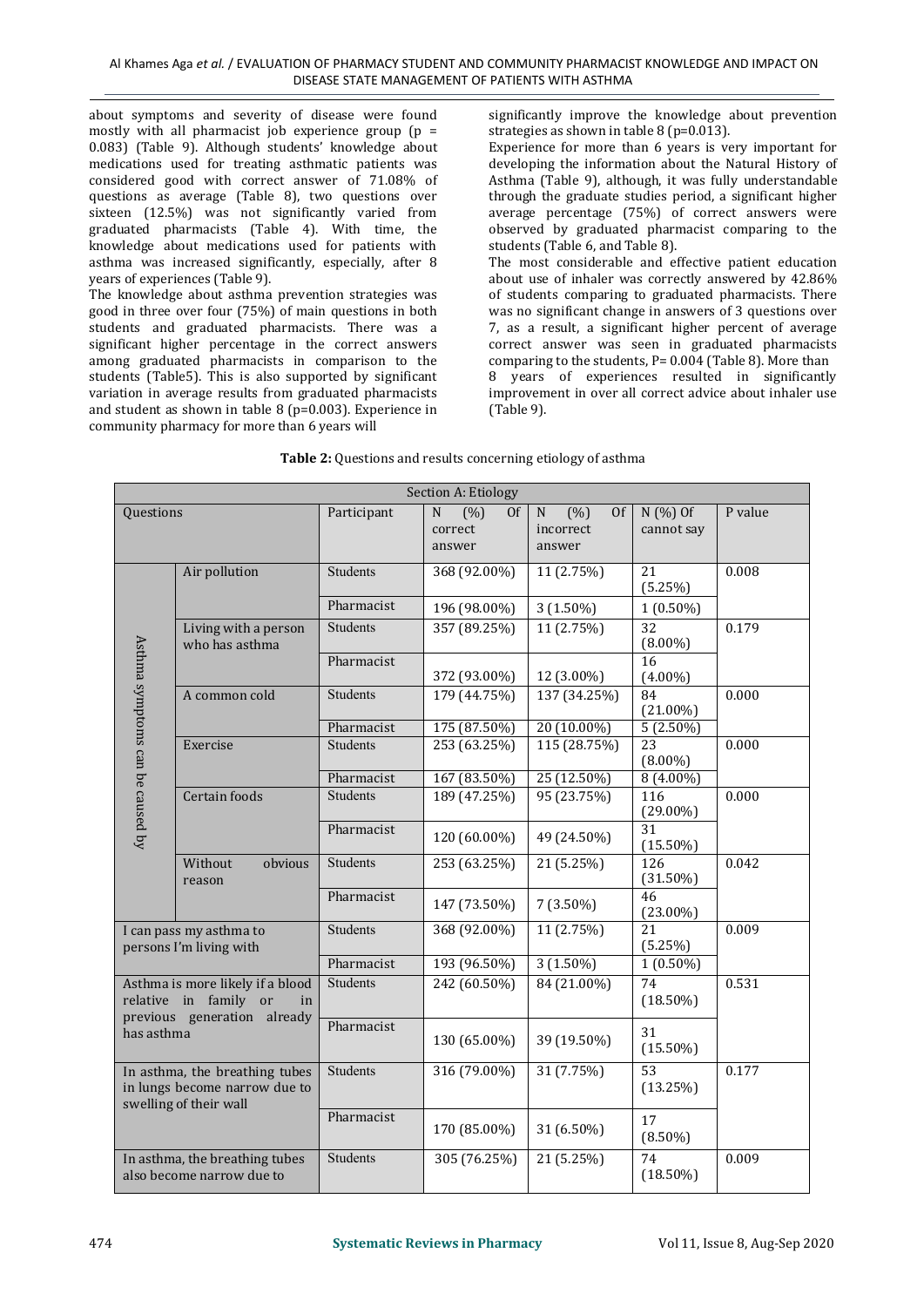#### Al Khames Aga *et al.* / EVALUATION OF PHARMACY STUDENT AND COMMUNITY PHARMACIST KNOWLEDGE AND IMPACT ON DISEASE STATE MANAGEMENT OF PATIENTS WITH ASTHMA

| them | tightening of muscle around                                                               | Pharmacist      | 171 (85.50%) | 11 (5.50%)  | 18<br>$(9.00\%)$  |       |
|------|-------------------------------------------------------------------------------------------|-----------------|--------------|-------------|-------------------|-------|
|      | In asthma, the breathing tubes<br>also become narrow due to<br>mucous (sputum) collection | <b>Students</b> | 242 (60.50%) | 74 (18.50%) | 84<br>$(21.00\%)$ | 0.104 |
|      |                                                                                           | Pharmacist      | 137 (68.50%) | 25 (12.50%) | 38<br>$(19.00\%)$ |       |

**Table 3:** Questions and results concerning symptoms and assessments of severity of asthma

| Section B: symptoms and assessments of severity                                                         |                 |                        |                          |                    |              |  |  |
|---------------------------------------------------------------------------------------------------------|-----------------|------------------------|--------------------------|--------------------|--------------|--|--|
| <b>Ouestions</b>                                                                                        | Participant     | % Of correct<br>answer | % Of incorrect<br>answer | % Of cannot<br>say | P value      |  |  |
| asthma<br>$\sigma$ f<br>Symptoms<br>are<br>difficulty<br>breathing<br>with                              | <b>Students</b> | 379 (94.75%)           | 10 (2.50%)               | 11 (2.75%)         | 0.191        |  |  |
| wheezing or whistling sound                                                                             | Pharmacist      | 195 (97.5%)            | $1(0.50\%)$              | $4(2.00\%)$        |              |  |  |
| Asthma symptoms vary in<br>severity from time to time,                                                  | Students        | 400<br>$(100.00\%)$    | $0(0.00\%)$              | $0(0.00\%)$        | $\mathbf{1}$ |  |  |
| being less sometimes and more<br>at other times                                                         | Pharmacist      | 200<br>$(100.00\%)$    | $0(0.00\%)$              | $0(0.00\%)$        |              |  |  |
| Asthma symptoms are more<br>likely to occur at night or early                                           | <b>Students</b> | 295 (73.75%)           | 21 (5.25%)               | 84 (21.00%)        | 0.687        |  |  |
| morning                                                                                                 | Pharmacist      | 154 (77.00%)           | $9(4.50\%)$              | 37 (18.50%)        |              |  |  |
| I can judge how sever my<br>asthma is                                                                   | <b>Students</b> | 137 (34.25%)           | 116 (29.00%)             | 147<br>(36.75%)    | 0.819        |  |  |
|                                                                                                         | Pharmacist      | 73 (36.50 %)           | 54 (27.00%)              | 72 (36.00%)        |              |  |  |
| Severity of asthma can be<br>measured by a test of blowing                                              | <b>Students</b> | 305 (76.25%)           | 32 (8.00%)               | 63 (15.75%)        | 0.000        |  |  |
| out air into a machine                                                                                  | Pharmacist      | 192 (96.00%)           | $4(2.00\%)$              | $4(2.00\%)$        |              |  |  |
| Severity of asthma can also be<br>measured at home using a<br>simple devise called a peak<br>flow meter | Students        | 137 (34.25%)           | 63 (15.75%)              | 200<br>$(50.00\%)$ | 0.000        |  |  |
|                                                                                                         | Pharmacist      | 134 (67.00%)           | 26 (13.00%)              | 40 (20.00%)        |              |  |  |
| Asthma<br>attack<br>be<br>can                                                                           | Students        | 397 (99.25%)           | $0(0.00\%)$              | 3(0.75%)           | 0.975        |  |  |
| dangerous                                                                                               | Pharmacist      | 200<br>$(100.00\%)$    | $0(0.00\%)$              | $0(0.00\%)$        |              |  |  |

**Table 4:** Questions and results concerning medications used for treating asthma

|                                                                                          |                        | Section C: Medications       |                            |                                      |         |
|------------------------------------------------------------------------------------------|------------------------|------------------------------|----------------------------|--------------------------------------|---------|
| Questions                                                                                | Participant            | % Of correct<br>answer       | % Of incorrect<br>answer   | % Of cannot                          | P value |
| Asthma medicines can be given<br>as tablet/syrups/inhaler                                | Students<br>Pharmacist | 284 (71.00%)<br>189 (94.50%) | 63 (15.75%)<br>$7(3.50\%)$ | say<br>53<br>(13.25%)<br>$4(2.00\%)$ | 0.000   |
| The best way to take asthma<br>medication by inhalation                                  | Students<br>Pharmacist | 337 (84.25%)<br>186 (93.00%) | 63 (15.75%)<br>$9(4.50\%)$ | $0(0.00\%)$<br>$5(2.50\%)$           | 0.000   |
| Asthma medicines are usually<br>of two types- one to give<br>relief<br>immediate<br>from | Students               | 274 (68.50%)                 | 31 (7.75%)                 | 95<br>(23.75%)                       | 0.000   |
| symptoms (relievers) and<br>other to prevent symptoms<br>(preventers)                    | Pharmacist             | 191 (95.50%)                 | $7(3.50\%)$                | $2(1.00\%)$                          |         |
| I know which the drug for<br>regular use is and which is to                              | Students               | 288 (72.00%)                 | 59 (14.75%)                | 53<br>(13.25%)                       | 0.000   |
| be used if breathlessness<br>occurs                                                      | Pharmacist             | 184 (92.00%)                 | $16(8.00\%)$               | $0(0.00\%)$                          |         |
| The most effective drugs for<br>controlling asthma are steroids                          | Students               | 168 (42.00%)                 | 96 (24.00%)                | 136<br>$(34.00\%)$                   | 0.000   |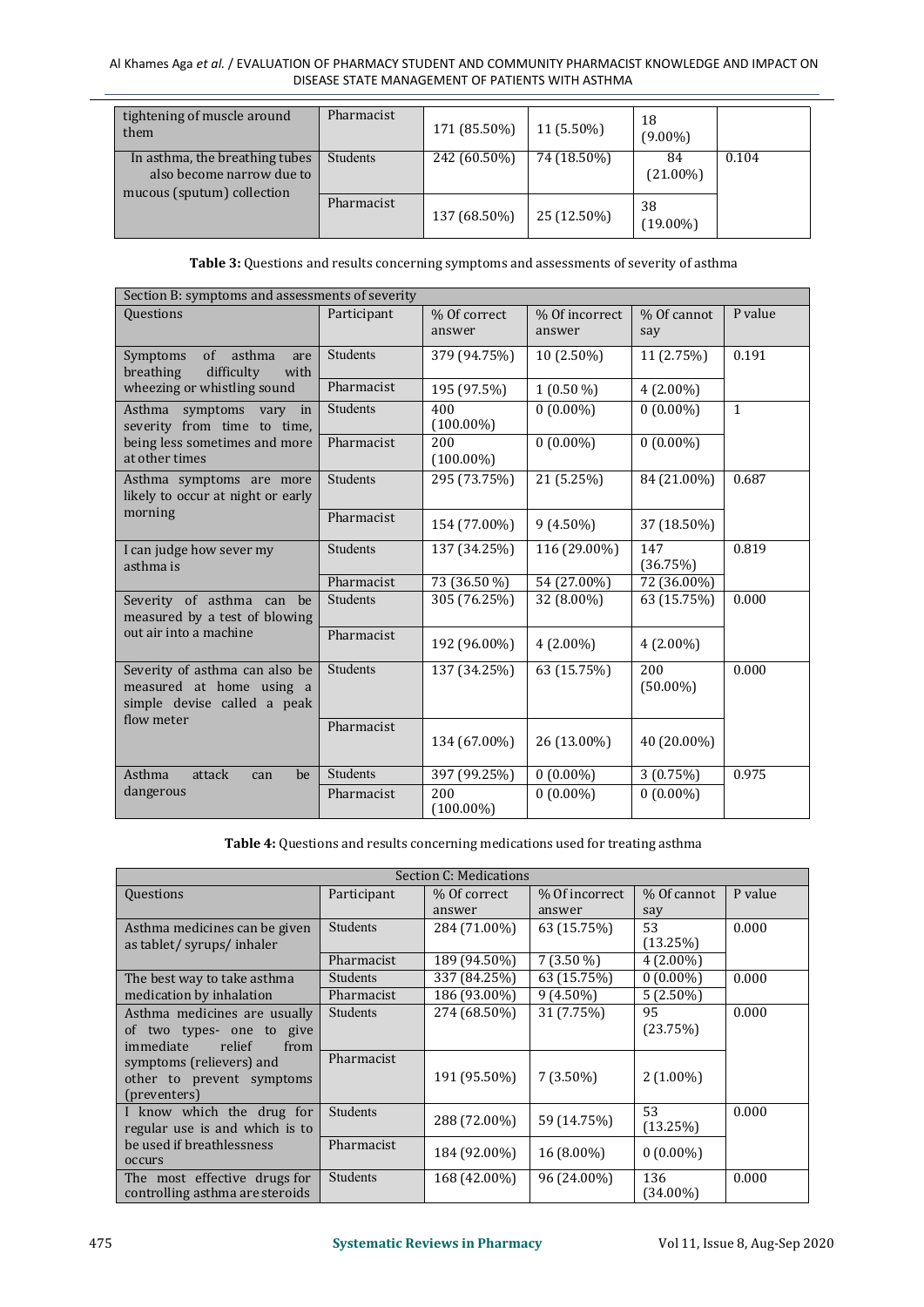|                                                                           | Pharmacist      | 164 (82.00%) | 11 (5.50%)   | 25                         |       |
|---------------------------------------------------------------------------|-----------------|--------------|--------------|----------------------------|-------|
| Steroids can be harmful, but                                              | Students        | 337 (84.25%) | 63 (15.75%)  | $(12.50\%)$<br>$0(0.00\%)$ | 0.000 |
| given by inhalers are usually<br>free from significant harmful<br>effects | Pharmacist      | 189 (94.50%) | 11 (5.50%)   | $0(0.00\%)$                |       |
| Medicine for asthma has to be<br>till<br>taken<br>my<br>symptoms          | <b>Students</b> | 284 (71.00%) | 63 (15.75%)  | 53<br>(13.25%)             | 0.000 |
| disappeared and then can be<br>stopped                                    | Pharmacist      | 172 (86.00%) | 17 (8.50%)   | 11 (5.50%)                 |       |
| Medicine for asthma has to be<br>taken even after symptoms are            | <b>Students</b> | 337 (84.25%) | 42 (10.50%)  | 21 (5.25%)                 | 0.002 |
| no longer there, till my doctor<br>advise me to                           | Pharmacist      | 189 (94.50%) | $7(3.50\%)$  | $4(2.00\%)$                |       |
| Do NSAID, aspirin, and some of<br>cardiovascular<br>drugs<br>for          | <b>Students</b> | 179 (44.75%) | 74 (18.50%)  | 147<br>(36.75%)            | 0.000 |
| diseases<br>asthma<br>cause<br>symptoms?                                  | Pharmacist      | 169 (84.50%) | 14 (7.00%)   | 17 (8.50%)                 |       |
| Patients with asthma should<br>use drugs for prophylaxis even             | <b>Students</b> | 326 (81.50%) | 42 (10.50%)  | 32 (8.00%)                 | 0.000 |
| if they feel well.                                                        | Pharmacist      | 197 (98.50%) | $0(0.00\%)$  | $3(1.50\%)$                |       |
| Is there is any life threating<br>when asthmatic patient does             | <b>Students</b> | 364 (91.00%) | 17 (4.25%)   | 27 (6.75%)                 | 0.000 |
| not use the drugs regularly?                                              | Pharmacist      | 198 (99.00%) | $0(0.00\%)$  | $2(1.00\%)$                |       |
| Do the inhaled drugs reach the                                            | <b>Students</b> | 392 (98.00%) | $4(1.00\%)$  | $4(1.00\%)$                | 0.604 |
| systemic circulation?                                                     | Pharmacist      | 194 (97.00%) | $4(2.00\%)$  | 2 (1.00%)                  |       |
| Do you think that inhaled<br>drugs have harmful effects?                  | <b>Students</b> | 295 (73.75%) | 31 (7.75%)   | 74<br>$(18.50\%)$          | 0.000 |
|                                                                           | Pharmacist      | 179 (89.50%) | $9(4.50\%)$  | 14 (7.00%)                 |       |
| Do inhaled medications cause<br>tolerance?                                | <b>Students</b> | 137 (34.25%) | 105 (26.25%) | 158<br>$(39.50\%)$         | 0.000 |
|                                                                           | Pharmacist      | 177 (88.50%) | 16 (8.00%)   | $7(3.50\%)$                |       |
| Can asthmatic patients do<br>sports?                                      | <b>Students</b> | 168 (42.00%) | 137 (34.25%) | 95<br>(23.75%)             | 0.000 |
|                                                                           | Pharmacist      | 164 (82.00%) | 27 (13.50%)  | $9(4.50\%)$                |       |
| Can asthmatic patients become<br>pregnant?                                | <b>Students</b> | 379 (94.75%) | $0(0.00\%)$  | 21 (5.25%)                 | 0.087 |
|                                                                           | Pharmacist      | 191 (95.50%) | 2 (1.00%)    | $7(3.50\%)$                |       |

Al Khames Aga *et al.* / EVALUATION OF PHARMACY STUDENT AND COMMUNITY PHARMACIST KNOWLEDGE AND IMPACT ON DISEASE STATE MANAGEMENT OF PATIENTS WITH ASTHMA

**Table 5:** Questions and results concerning Prevention of asthma

|                                                                       |                 | Section D-Prevention |                       |                   |         |
|-----------------------------------------------------------------------|-----------------|----------------------|-----------------------|-------------------|---------|
| <b>Questions</b>                                                      | Participant     | % Of correct         | <sup>Of</sup><br>$\%$ | Of<br>$\%$        | P value |
|                                                                       |                 | answer               | incorrect             | cannot say        |         |
|                                                                       |                 |                      | answer                |                   |         |
| If I can identify and advise factors<br>that increase my symptoms, my | <b>Students</b> | 389 (97.25%)         | $0(0.00\%)$           | 11 (2.75%)        | 0.382   |
| asthma will be controlled better                                      | Pharmacist      | 198 (99.00%)         | $0(0.00\%)$           | $2(1.00\%)$       |         |
| I can prevent or reduce asthma<br>symptoms                            | <b>Students</b> | 337 (84.25%)         | 21(5.25%)             | 42<br>$(10.50\%)$ | 0.000   |
|                                                                       | Pharmacist      | 189 (94.50%)         | $2(1.00\%)$           | $9(4.50\%)$       |         |
| I can prevent asthma if I take my<br>medication regularly             | <b>Students</b> | 274 (68.50%)         | 52 (13.00%)           | 74<br>$(18.50\%)$ | 0.000   |
|                                                                       | Pharmacist      | 187 (93.50%)         | $4(2.00\%)$           | $9(4.50\%)$       |         |
| If asthma symptoms are getting                                        | <b>Students</b> | 168 (42.00%)         | 158                   | 74                | 0.017   |
| worse, I know how to change my                                        |                 |                      | $(39.50\%)$           | $(18.50\%)$       |         |
| medication                                                            | Pharmacist      | 108 (54.00%)         | 59 (29.50%)           | 33<br>$(16.50\%)$ |         |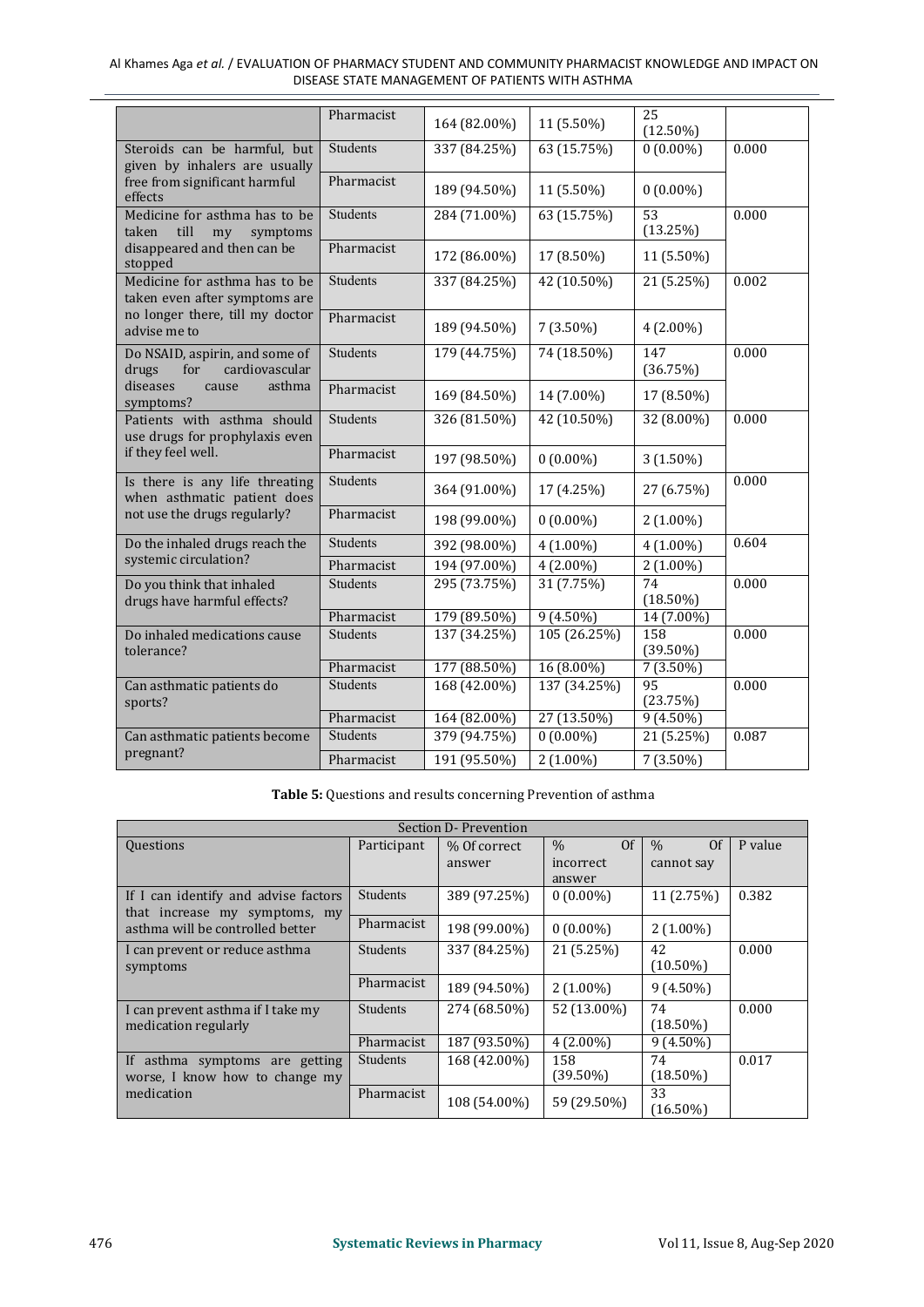| Section E-Natural history           |                 |              |                       |                        |         |
|-------------------------------------|-----------------|--------------|-----------------------|------------------------|---------|
| <b>Questions</b>                    | Participant     | % Of correct | $\%$<br><sup>Of</sup> | 0 <sup>f</sup><br>$\%$ | P value |
|                                     |                 | answer       | incorrect<br>answer   | cannot say             |         |
| Asthma cannot be cured              | <b>Students</b> | 354 (88.50%) | 25 (6.25%)            | 21 (5.25%)             | 0.107   |
|                                     | Pharmacist      | 187 (93.50%) | $9(4.50\%)$           | $4(2.00\%)$            |         |
| Although asthma cannot be cured, it | <b>Students</b> |              |                       |                        | 0.008   |
| can be controlled fairly well       |                 | 359 (89.75%) | 7(1.75%)              | 34 (8.50%)             |         |
|                                     | Pharmacist      | 191 (95.50%) | $5(2.50\%)$           | $4(2.00\%)$            |         |
| Is asthma a psychological disorder? | <b>Students</b> | 232 (58.00%) | 84 (21.00%)           | 84                     | 0.000   |
|                                     |                 |              |                       | $(21.00\%)$            |         |
|                                     | Pharmacist      | 154 (77.00%) | 18 (9.00%)            | 28                     |         |
|                                     |                 |              |                       | (14.00%)               |         |

#### **Table 6:** Questions and results concerning the Natural history of asthma

| <b>Table 7:</b> Questions and results concerning the Use of inhaler |  |
|---------------------------------------------------------------------|--|
|---------------------------------------------------------------------|--|

| Section F: Use of inhaler                                           |                 |                        |                                              |                    |         |
|---------------------------------------------------------------------|-----------------|------------------------|----------------------------------------------|--------------------|---------|
| Questions                                                           | Participant     | % Of correct<br>answer | <sup>Of</sup><br>$\%$<br>incorrect<br>answer | % Of cannot<br>say | P value |
| Only use it when patient need it                                    | <b>Students</b> | 284 (71.00%)           | 63 (15.75%)                                  | 53<br>(13.25%)     | 0.000   |
|                                                                     | Pharmacist      | 175 (87.50%)           | 25 (12.50%)                                  | $1(0.50\%)$        |         |
| Patient can avoid using it                                          | <b>Students</b> | 221 (55.25%)           | 95 (23.75%)                                  | 84<br>$(21.00\%)$  | 0.000   |
|                                                                     | Pharmacist      | 190 (95.00%)           | $7(3.50\%)$                                  | $3(1.50\%)$        |         |
| Patient can alter the dose                                          | <b>Students</b> | 200 (50.00%)           | 115<br>(28.75%)                              | 85<br>(21.25%)     | 0.002   |
|                                                                     | Pharmacist      | 130 (65.00%)           | 43 (21.50%)                                  | 27<br>$(13.50\%)$  |         |
| Patient can stop it for a while                                     | <b>Students</b> | 284 (71.00%)           | 63 (15.75%)                                  | 53<br>(13.25%)     | 0.514   |
|                                                                     | Pharmacist      | 148 (74.00%)           | 32 (16.00%)                                  | 20<br>$(10.00\%)$  |         |
| Patient can use it as a reserve, if<br>other treatment doesn't work | <b>Students</b> | 337 (84.25%)           | 42 (10.50%)                                  | 21 (5.25%)         | 0.269   |
|                                                                     | Pharmacist      | 175 (87.50%)           | 13 (6.50%)                                   | 12 (6.00%)         |         |
| Patient can use it before doing<br>something which might make him   | Students        | 179 (44.75%)           | 74 (18.50%)                                  | 147<br>(36.75%)    | 0.024   |
| breathless                                                          | Pharmacist      | 112 (56.00%)           | 25 (12.50%)                                  | 63<br>$(31.50\%)$  |         |
| Patient can take less than instructed                               | <b>Students</b> | 324 (81.00%)           | 74 (10.50%)                                  | 147<br>$(8.50\%)$  | 0.197   |
|                                                                     | Pharmacist      | 168 (84.00%)           | 23 (11.50%)                                  | $9(4.50\%)$        |         |

#### **Table 8:** Average results

|                                                    |             | Average results                             |                                        |                         |         |
|----------------------------------------------------|-------------|---------------------------------------------|----------------------------------------|-------------------------|---------|
| Questions                                          | Participant | <sup>Of</sup><br>(%)<br>N<br>correct answer | (% )<br>Of<br>N<br>incorrect<br>answer | $N(%)$ Of<br>cannot say | P value |
| Section A: Etiology                                | Students    | 279.28<br>$(69.82\%)$                       | 55.48<br>(13.87%)                      | 65.24<br>$(16.31\%)$    | 0.009   |
|                                                    | Pharmacist  | 162.92<br>$(81.46\%)$                       | 18.28<br>$(9.14\%)$                    | 18.74<br>(9.37%)        |         |
| Section B: symptoms and<br>assessments of severity | Students    | 293.24<br>$(73.31\%)$                       | 34.56<br>$(8.64\%)$                    | 72.56<br>$(18.14\%)$    | 0.050   |
|                                                    | Pharmacist  | 164 (82.00%)                                | 13.42<br>$(6.71\%)$                    | 22.42<br>$(11.21\%)$    |         |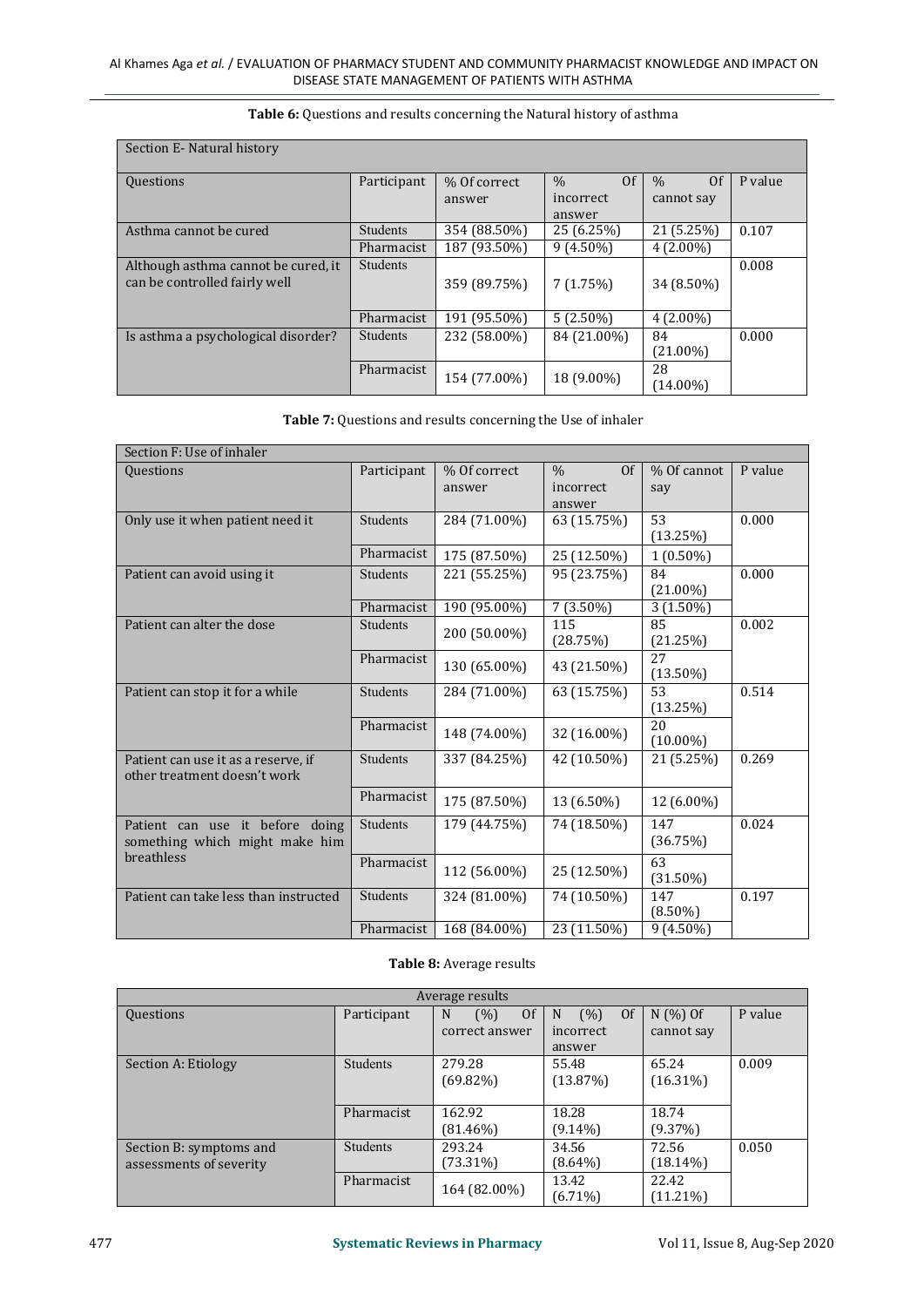#### Al Khames Aga *et al.* / EVALUATION OF PHARMACY STUDENT AND COMMUNITY PHARMACIST KNOWLEDGE AND IMPACT ON DISEASE STATE MANAGEMENT OF PATIENTS WITH ASTHMA

| Section C: Medications    | Students   | 68.32<br>$(71.08\%)$  | 55.64<br>$(13.91\%)$ | 60.56<br>$(15.14\%)$ | 0.000 |
|---------------------------|------------|-----------------------|----------------------|----------------------|-------|
|                           | Pharmacist | 183.32<br>$(91.66\%)$ | $9.82(4.91\%)$       | $7.00(3.5\%)$        |       |
| Section D-Prevention      | Students   | 292.00<br>$(73.00\%)$ | 57.76<br>$(14.44\%)$ | 50.24<br>$(12.56\%)$ | 0.003 |
|                           | Pharmacist | 170.5<br>(85.25%)     | 16.25<br>$(8.12\%)$  | 13.25<br>$(6.63\%)$  |       |
| Section E-Natural history | Students   | 315 (78.75%)          | 78.68<br>(19.67%)    | 46.32<br>$(11.58\%)$ | 0.000 |
|                           | Pharmacist | 177.34<br>(88.67%)    | 10.66 (5.3%)         | 12 (6.00%)           |       |
| Section F: Use of inhaler | Students   | 261.28<br>$(65.32\%)$ | 70.56<br>$(17.64\%)$ | 68.24<br>$(17.06\%)$ | 0.004 |
|                           | Pharmacist | 156.86<br>$(78.43\%)$ | 24.00<br>$(12.00\%)$ | 19.28<br>$(9.64\%)$  |       |

**Table 9:** Pharmacist job experience and knowledge about asthma

| Pharmacist job experience                          |             |          |                          |                           |                   |           |
|----------------------------------------------------|-------------|----------|--------------------------|---------------------------|-------------------|-----------|
| Questions                                          | Participant | Experie  | $\mathbf N$<br>(%)<br>0f | $\mathbf N$<br>(% )<br>Of | $N(%)$ Of         | P value   |
|                                                    | S           | nce      | correct answer           | incorrect                 | cannot say        |           |
|                                                    |             | (year)   |                          | answer                    |                   |           |
| Section A: Etiology                                | Group A     | $1 - 3$  | 22 (68.75%)              | 6(18.75%)                 | 4 (12.50%)        | 0.012a    |
|                                                    | Group B     | $3-6$    | 42 (72.41%)              | $6(10.34\%)$              | 10<br>$(17.24\%)$ |           |
|                                                    | Group C     | $6 - 8$  | 65 (89.04%)              | 5(6.85%)                  | $3(4.11\%)$       |           |
|                                                    | Group D     | $8 - 10$ | 35 (94.59%)              | $1(2.70\%)$               | $1(2.70\%)$       |           |
| Section B: symptoms and<br>assessments of severity | Group A     | $1 - 3$  | 23 (71.88%)              | $3(9.38\%)$               | 6(18.75%)         | 0.083     |
|                                                    | Group B     | $3-6$    | 43 (74.14%)              | $6(10.34\%)$              | 9 (15.52%)        |           |
|                                                    | Group C     | $6-8$    | 66 (90.41%)              | $3(4.11\%)$               | $4(5.48\%)$       |           |
|                                                    | Group D     | $8 - 10$ | 34 (91.89%)              | $1(2.70\%)$               | $2(5.41\%)$       |           |
| <b>Section C: Medications</b>                      | Group A     | $1-3$    | 26 (81.25%)              | $3(9.38\%)$               | $3(9.38\%)$       | 0.033 b   |
|                                                    | Group B     | $3-6$    | 49 (84.48%)              | 3(5.17%)                  | $6(10.34\%)$      |           |
|                                                    | Group C     | $6-8$    | 70 (95.89%)              | $2(2.74\%)$               | 1(1.37%)          |           |
|                                                    | Group D     | $8 - 10$ | 37 (100.00%)             | $0(0.00\%)$               | $0(0.00\%)$       |           |
| Section D- Prevention                              | Group A     | $1 - 3$  | 22 (68.75%)              | 7 (21.88%)                | 3 (9.38%)         | 0.003c    |
|                                                    | Group B     | $3-6$    | $42(72.41\%)$            | 8 (13.79%)                | 8 (13.79%)        |           |
|                                                    | Group C     | $6 - 8$  | 67(91.78%)               | $4(5.48\%)$               | 2(2.74%)          |           |
|                                                    | Group D     | $8 - 10$ | 36 (97.30%)              | $0(0.00\%)$               | $1(2.70\%)$       |           |
| Section E-Natural                                  | Group A     | $1 - 3$  | 23 (71.88%)              | 6(18.75%)                 | $3(9.38\%)$       | $0.000$ d |
| history                                            | Group B     | $3-6$    | 44 (75.86%)              | $9(15.52\%)$              | $5(8.62\%)$       |           |
|                                                    | Group C     | $6 - 8$  | 67(91.78%)               | $4(5.48\%)$               | $2(2.74\%)$       |           |
|                                                    | Group D     | $8 - 10$ | 36 (97.22%)              | 1(2.77%)                  | $0(0.00\%$        |           |
| Section F: Use of inhaler                          | Group A     | $1 - 3$  | 25(78.13%)               | $3(9.38\%)$               | $4(12.50\%)$      | 0.004e    |
|                                                    | Group B     | $3-6$    | 41 70.34%)               | $10(17.24\%)$             | 7(12.07%)         |           |
|                                                    | Group C     | $6 - 8$  | 55 (75.34%)              | 12 (16.44%)               | $6(8.22\%)$       |           |
|                                                    | Group D     | $8 - 10$ | 31 (86.11%)              | $4(11.11\%)$              | 2(5.55%)          |           |

<sup>a</sup>: post-hoc test statistically significant between group C and D with A and B

<sup>b</sup>: post-hoc test statistically significant between group D with A, and C

c : post-hoc teststatistically significant between group C and D with A and B

<sup>d</sup>: post-hoc test statistically significant between group C and D with A and B

e: post-hoc test statistically significant between group D with A, B and C

#### **DISCUSSION**

Asthma is a disease in which the pharmacist can play an important role in different ways. Asthmatic patients need lifelong counseling, thus precise patient education improves medical care and patient health. If the patient does not adhere to the physician and pharmacist advices and if did not take the medicine regularly, the disease

symptoms may deteriorate.<sup>(9)</sup> Since asthma is a chronic disease and needs an indefinite treatment, knowledge about signs and symptoms, exacerbating factors, etiology of disease and medication used by the patients can improve the outcomes of patient disease by reducing the frequency of attach, improving lifestyle, avoiding adverse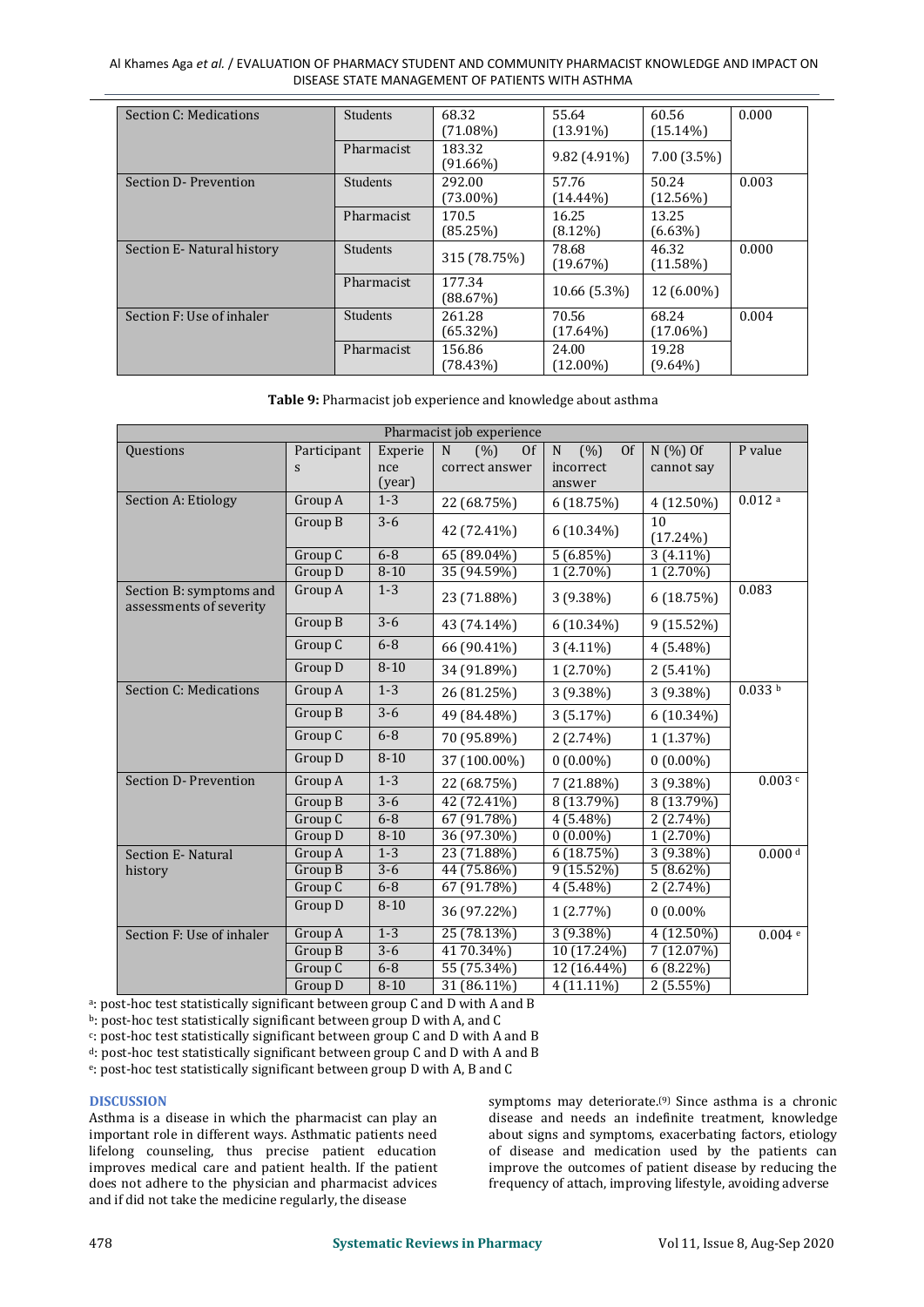effect of drugs, hospital admission and consequently prevent death. (10)

Similar to any chronic disease, successful treatment of asthma depends on patient's knowledge about his/her disease, prevention of exacerbating factors and medication used.(11) Many studies conducted to identified the impact of, both community and hospital, pharmacist on asthmatic patient education and treatment with the disease outcome. These studies confirmed that the community pharmacists have significant effect on many aspects of asthma like etiology, triggering factors, proper management, treatment adherence, device techniques, and attitudes.(12-15) Maureen and Bruce, 2019 shows that higher adherence is associated with better symptom control in patients with asthma, whereas suboptimal adherence is a modifiable independent risk factor for asthma exacerbations.(16) The first step toward improving patient adherence involves accurately assessing whether or not patients have followed the treatments recommended to them. Incorrect technique for using inhalers considered as manifestation of unintentional poor adherence. The proper use of inhaler by asthmatic patient is one of the medical problems facing physician. The difficulty of using inhaler by patient could resulting from variety of reasons, including certain disease such as arthritis or mental problems.(17) Furthermore, some of inhalers needs rapid and forced inspiration to ensure drug delivery to the site of action like dry-powder inhalers.(18) Patients with asthma or COPD may have comorbidities and have polypharmacy, so it is important to discus all drugs used which may have potential drug interaction or contraindication with the possibility of behaviors changes that affecting inhaler administration. (19)

A prospective cohort study conducted to determine the effect of applying a Web- based support tool to record the possible problems associated with using anti asthmatic drugs and providing pharmaceutical care intervention comparing to ordinary care provided to patients with chronic respiratory disease (COPD and Asthma) in Dutch community pharmacy. According to the current practice guideline, nineteen harmful drug problems were detected including use of high dose of rapid onset, short acting, β agonist drugs, small maintenance dose of long acting β agonist, nonadherence to corticosteroid inhalation and misusing inhalation devices. Patient education about proper method of devices selection and using techniques, adherence to treatment, dose monitoring and treatment modification according to patient disease state result in a significant improvement of patient health with reduction in corticosteroid oral dose and the frequency of antibiotics use.(20)

Community pharmacist in rural Australia was evaluated in the training of pharmacist on asthmatic patient outcome. These pharmacists were trained to use an evidence-based, peer-led educational approach. By using these programs, the knowledge was not only improved in This is a Disease Stasthmatic patients, but also provided the information to Respiratory asthmatic patients, but also provided the information to the general public. Good communication by health care providers helps with increased satisfaction and better adherence, in turn improving health outcomes and reducing the use of health care resources. It is important for clinicians and pharmacists to use empathy and relevant communication approaches (eg, open questions 5. Hamoud Saud and attentive listening) to build trust and support full and Shivanandappa, and attentive listening) to build trust and support full and honest discussions. <sup>(21)</sup>The relationship between patient

and healthcare staff is the cornerstone of successful treatment outcomes and can play in achieving more tailored and individualized care. Addressing these needs is expected to further improve medication adherence and quality of life of patients with asthma and in a cost effective manner.(16) Economically, asthmatic patients who are highly educated and received periodic management services shows a significant improvement in their symptoms and had overall reduction in the cost of treatment although their medications cost are increased due to addition of new anti-asthmatic drugs to their regimen.(19)

In this study, pharmacist experience between 6-8 years after graduation showed improve in knowledge about asthma in different aspects like etiology, symptoms, prevention strategies, natural history and the proper way to use inhaler. This requires hard work on medical health staff like workshop, seminars and scientific advanced courses to provide pharmacist with optimal and more precise information and accurate method of education for patients with asthma. The knowledge shortage in students was seen mainly in information related to asthma symptoms, use of inhaler and assessment of severity followed by etiology. Relatively good information was seen about prevention strategies and asthma history. Additionally, more than 8 years of experience is in required enhancing pharmacist learning regarding inhaler and medications used for asthmatic patients.

# **CONCLUSION**

Pharmacists should provide special and accurate counseling to tailored population suffering from chronic disease like asthma. Precise instructions provided by pharmacists concerning risk factors, pathophysiology of asthma, inhalers technique, medication, and prophylaxis strategies aids to improve the quality of counseling. In developing countries, the concept of patient counseling is at the infancy stage and data regarding pharmacist provided counseling in asthma are scarce. Well-trained pharmacists with high communication skills are essential to reduce the rate of hospital admission and improve quality of life for asthmatic patients.

# **REFERENCES**

- 1. Jaclyn Quirt, Kyla J. [Hildebrand,](https://www.ncbi.nlm.nih.gov/pubmed/?term=Hildebrand%20KJ%255BAuthor%255D&cauthor=true&cauthor_uid=30275843) Jorge [Mazza,](https://www.ncbi.nlm.nih.gov/pubmed/?term=Mazza%20J%255BAuthor%255D&cauthor=true&cauthor_uid=30275843) Francisco Noya, and Harold Kim. Asthma. Allergy Asthma Clin Immunol. 2018; 14(Suppl 2):50.
- 2.WHO Director-General warns that asthma is on the rise "everywhere" Sixty-first World Health Assembly, 2019.
- 3. Theo Vos. Global, regional, and national deaths, prevalence, disability-adjusted life years, and years lived with disability for chronic obstructive pulmonary disease and asthma, 1990–2015: a systematic analysis for the Global Burden of Disease Study 2015. GBD 2015 Chroni[c](http://dx.doi.org/10.1016/) Collaborators.<br>
S2213http://dx.doi.org/10.1016/ 2600(17)30293-X.
- 4. Murugesh Shivashankar and Dhandaythapani Mani. A Systematic Review on Asthma. RJPBCS. 2015; 6(1):679.
- 5. [Hamoud](https://www.ncbi.nlm.nih.gov/pubmed/?term=Alotaibi%20HS%255BAuthor%255D&cauthor=true&cauthor_uid=27829811) Saud Alotaibi, [Thippeswamy](https://www.ncbi.nlm.nih.gov/pubmed/?term=Shivanandappa%20TB%255BAuthor%255D&cauthor=true&cauthor_uid=27829811) Boredd[y](https://www.ncbi.nlm.nih.gov/pubmed/?term=Shivanandappa%20TB%255BAuthor%255D&cauthor=true&cauthor_uid=27829811) and [Sivagurunathan](https://www.ncbi.nlm.nih.gov/pubmed/?term=Nagarethinam%20S%255BAuthor%255D&cauthor=true&cauthor_uid=27829811) Nagarethinam. Contribution of community